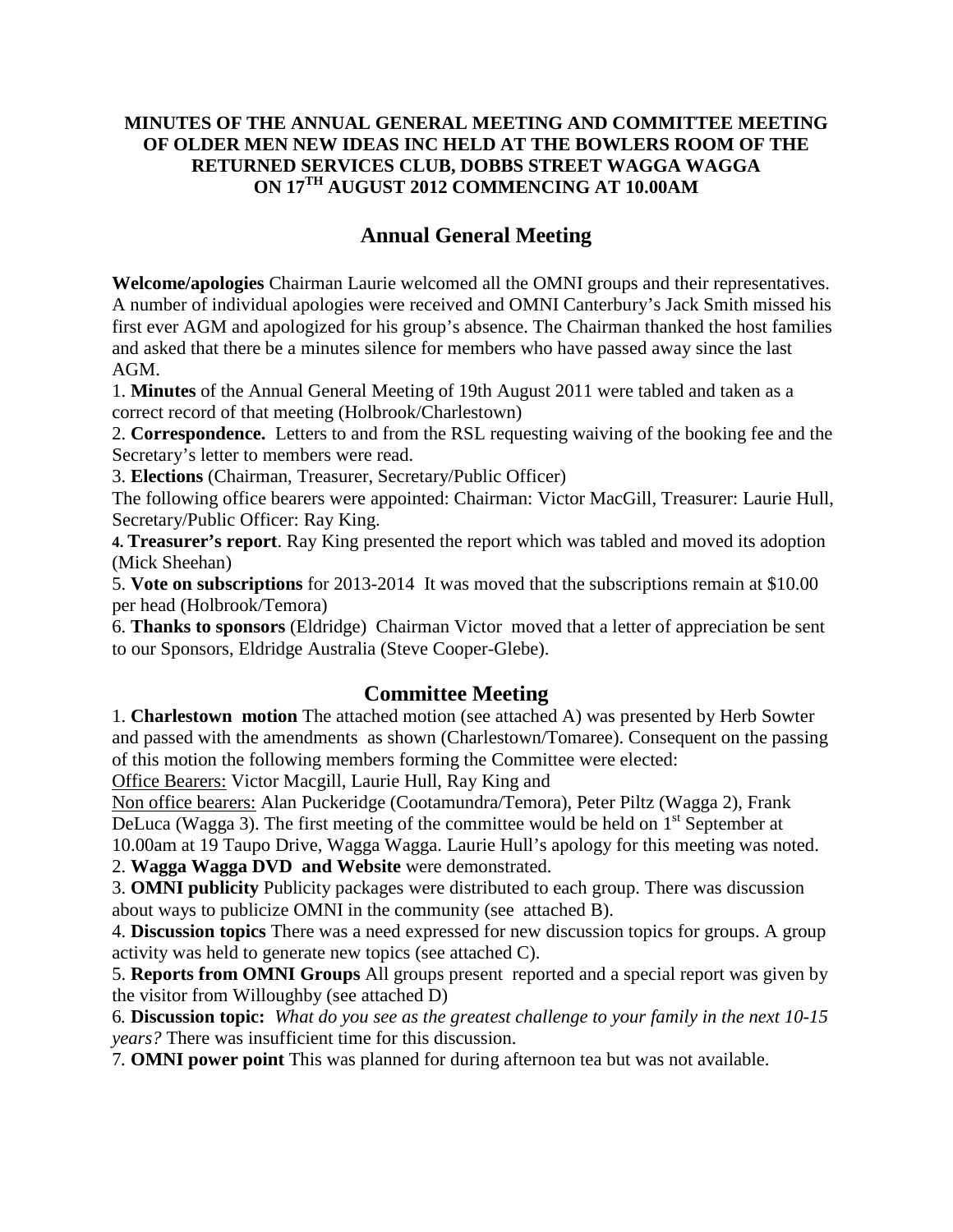8. **Date and location of next Annual General and Committee Meeting** It was resolved that the next AGM and Committee Meeting would be held in Wagga Wagga on August  $16<sup>th</sup>$  2013. (Charlestown/Griffith)

9. **Any other business** Members were reminded of the 6.00pm dinner in the Bistro. In the absence of any other business the meeting closed at 3.30pm. *RK 25th August 2012*

### *ATTACHMENT A*

# **Notice of motion to Committee section OM:NI AGM 17th August 2012**

*\_\_\_\_\_\_\_\_\_\_\_\_\_\_\_\_\_\_\_\_\_\_\_\_\_\_\_\_\_\_\_\_\_\_\_\_\_\_\_\_\_\_\_\_\_\_\_\_\_\_\_\_\_\_\_\_\_\_\_\_\_\_\_\_\_\_\_\_\_\_\_\_\_\_\_\_\_\_*

*Due to new information becoming available from Wagga Wagga and a review of our constitution we need to modify our notice of motion as follows,*

Move that a subcommittee of 3 **in addition** to the elected officers (selected from the Wagga Wagga groups) be setup at this meeting to,

Support & assist the elected officers to,

Ensure the survival of OM:NI (unlike the departed OMNi)

- 1. Encourage communication between groups and "head office" the committee
- 2. Help group leaders justify continued membership of OM:NI Assist group leaders to maintain OMNI's objectives and strengthen their group membership
- 3. Spread the executive workload
- 4. Develop a plan of action to,

Ensure the masters, artwork and website file are safely maintained along with the website access code. Ensure our insurance is maintained yearly and a copy of the "Product Description" is sent to groups. Send a quarterly report to groups indicating current stock of Guideline books and Brochures. Current price of Books & Brochures to be shown in this report along with current cash balance (even if no change as this is helpful information to groups).

Report to Groups any suggestions or recommendations from the groups.

Encourage all groups to send quarterly reports to head office the committee showing subjects discussed in the last quarter and any other information that may be helpful to the subcommittee  $\&$  officers. As our website is becoming vital in the growth & development of OM:NI, ensure the website is updated regularly and old files remove. This is necessary to give the impression that the website is current and being reviewed. It will encourage revisiting of the site.

This motion could act as an action plan for 2012/2013

#### **2nd Motion**

This motion is withdrawn as it is covered by the requirements of the constitution in conducting the AGM. Charlestown Group

#### ATTACHMENT B

#### **Publicity promotion suggestions**

CWA wives might encourage their men folk to join OM:NI

We can use free local newspapers more. We could use interviews and stories about our groups Make sure we are on the Centre Link directory and other community directories We can use brochures: Drop off at: Doctor's surgeries Health Service Libraries Retirement homes Carers' support Make sure you add your local details to brochures